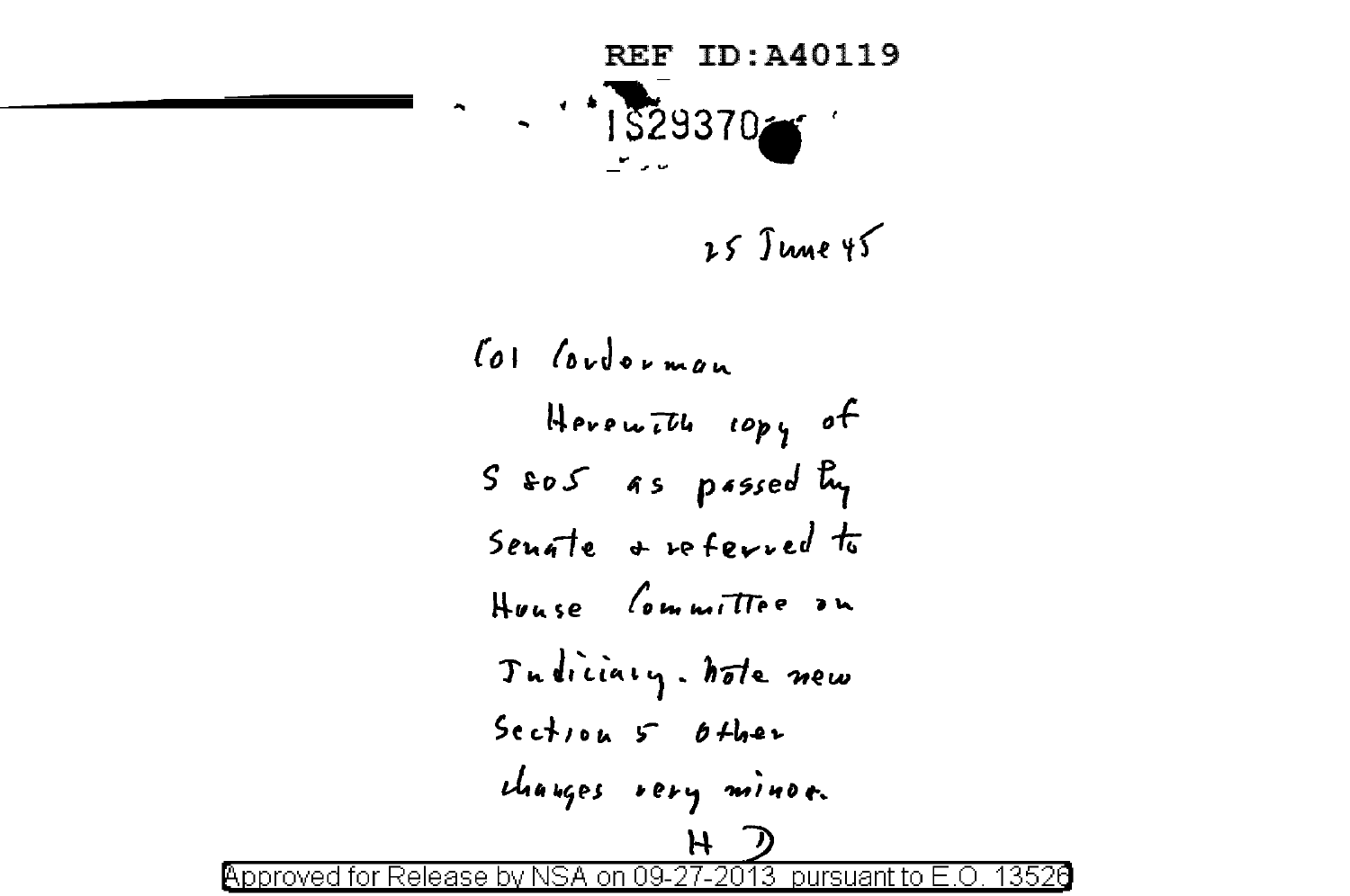#### REF ID:A40119

**•** 



passed a

Final

79TH CONGRESS 1st SESSION

.. -- <sup>~</sup>

# **S.805**

### IN THE HOUSE OF REPRESENTATIVES

JUNE 22, 1945 Referred to the Committee on the Judiciary

## **AN ACT**

To insure further the military security of the United States by preventing disclosures of information secured through official sources.

1 *Be it enacted by the Senate and House of Representa-*2 *tives of the United States of America in Congress assembled,*  3 That whoever, by virtue of his employment by. or perform-4 ance of services for the United States or by virtue of his 5 employment by any person, firm, or corporation perform-6 ing services for the United States or by virtue of his service 7 in the armed forces of the United States, having obtained, 8 or having had custody of, access to, or knowledge of  $(1)$ 9 any information concerning the nature, preparation, or use of 10 any code, cipher, or cryptographic or cryptanalytical system

المالمان أنه وينتقله في المالي والتي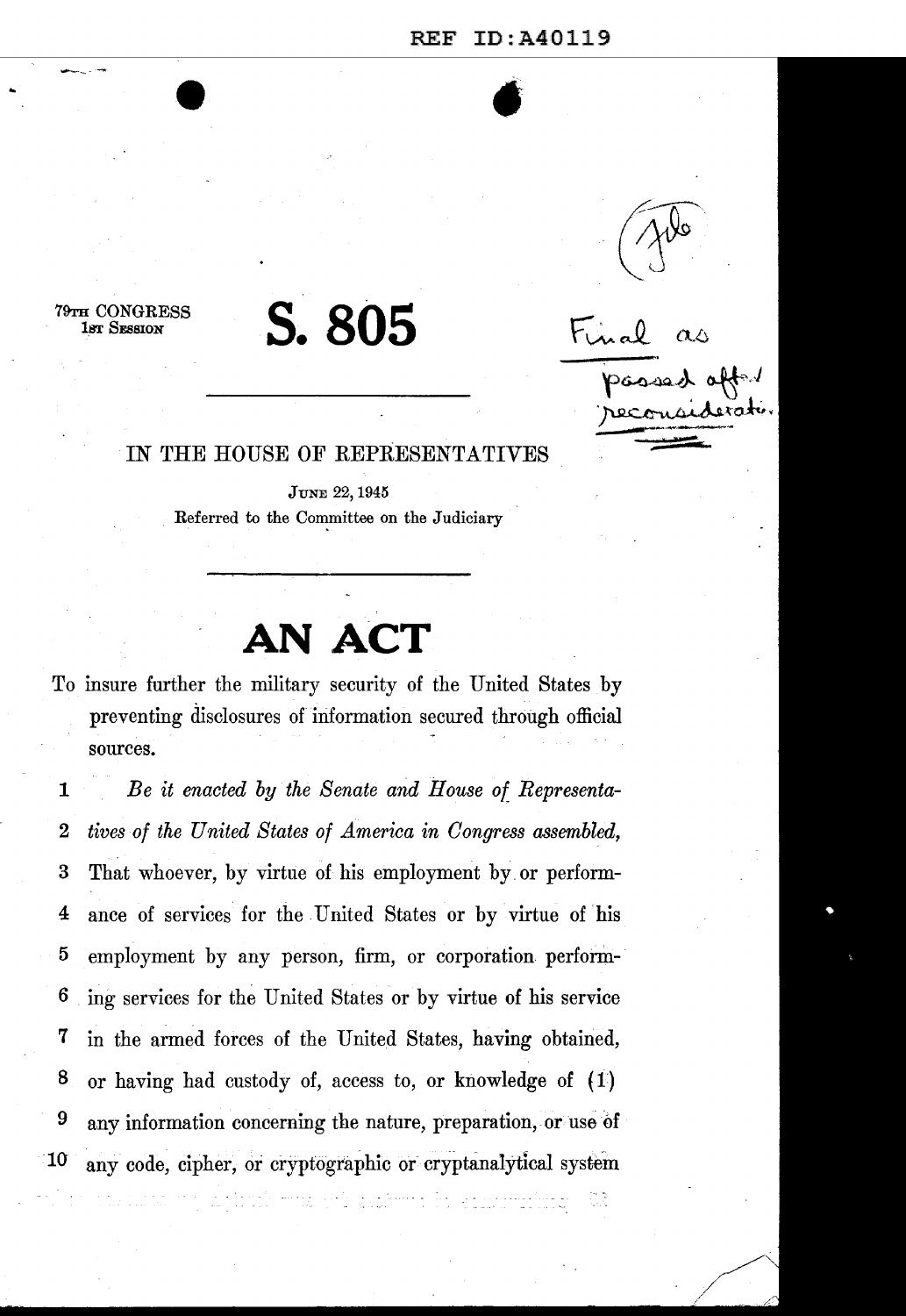$\begin{array}{c}\n\bullet \\
\bullet \\
\end{array}$ 2

1 of the United States or any foreign government, or (2) 2 any information concerning the design, construction, use, 3 maintenance, or repair of any device, apparatus, or appliance 4 used or prepared or planned for use by the United States 5 or any foreign government for cryptographic or cryptanalytic 6 purpose, or ( 3) any materjal which has been, or purports to 7 have been, prepared or transmitted in or by the use of any 8 code, cipher, or cryptographic system of the United States 9 or any foreign government, or (4) any information con-10 cerning the cryptographic or cryptanalytic' activities of the 11 United States or any foreign government,,or (5) any-infor-12 mation which has been or purports to have been derived from 13 cryptanalysis of messages transmitted by the United States 14 or any foreign government, shall willfully, without authoriza-15 tion by the head of the department or agency by which such 16 person was employed or in which he performed services at the 17 time when he had custody of or access to or obtained knowl-18 edge of the above-described information or material, com-19 municate, furnish, or transmit to another or publish any such 20 information or material, shall be fined not more than \$10,000. 21 or imprisoned not more than ten years, or both. Authoriza- $22$  tions, as herein provided, shall be granted only in accordance 23 with regulations prescribed by the President.

24 . SEC. 2. Whoever, by virtue of his employment by or 25 performance of services for any foreign government or by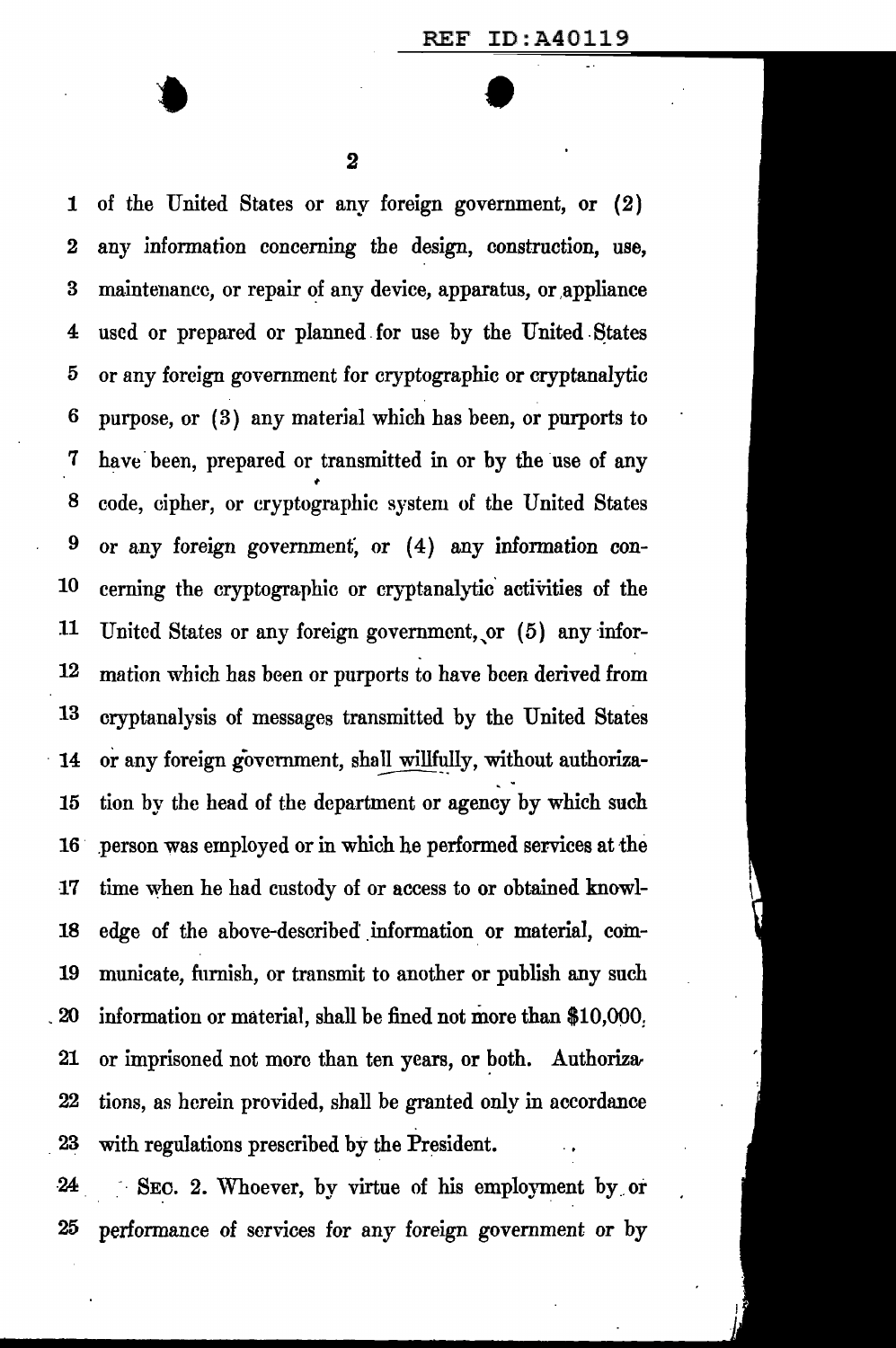$\tilde{G}^{\prime}$ 

1 virtue of his service in the armed forces of any foreign gov-2 ernment, having obtained, or having had custody of, access 3 · to, or knowledge of ( 1) any information concerning the 4 nature, preparation, or use of any code, cipher, or crypto-5 graphic or cryptanalytical system of the United States, or  $6$   $(2)$  any information concerning the design, construction, 7 use, maintenance, or repair of any. device, apparatus, or 8 appliance used or prepared or planned for use by the United 9 States for cryptographic or cryptanalytic purpose, or ( 3) 10 any material which has been, or purports to have been, pre-11 pared or transmitted in or by the use of any code, cipher, or 12 cryptographic system of the United States, or (4) any in-13 formation concermng the cryptographic or cryptanalytic 14 activities of the United States, or (5) any information which 15 has been or purports to have been derived from cryptanalysis 16 of messages transmitted by the United States, shall willfu1ly, 17 without joint authorization by the Secretary of State, the 18 Secretary of War, and the Secretary of the Navy communi-19 cate, furnish, or transmit to another or publish any such in-20 formation or material, shall be fined not more than \$10,000, 21 or imprisoned not more than ten years, or both.

22 SEC. 3. The term "foreign government" as used herein 23 includes any person or persons acting or purporting to act 24 for or on behalf of any military or naval force, faction, party, 25 department, agency, or bureau of or within a foreign country,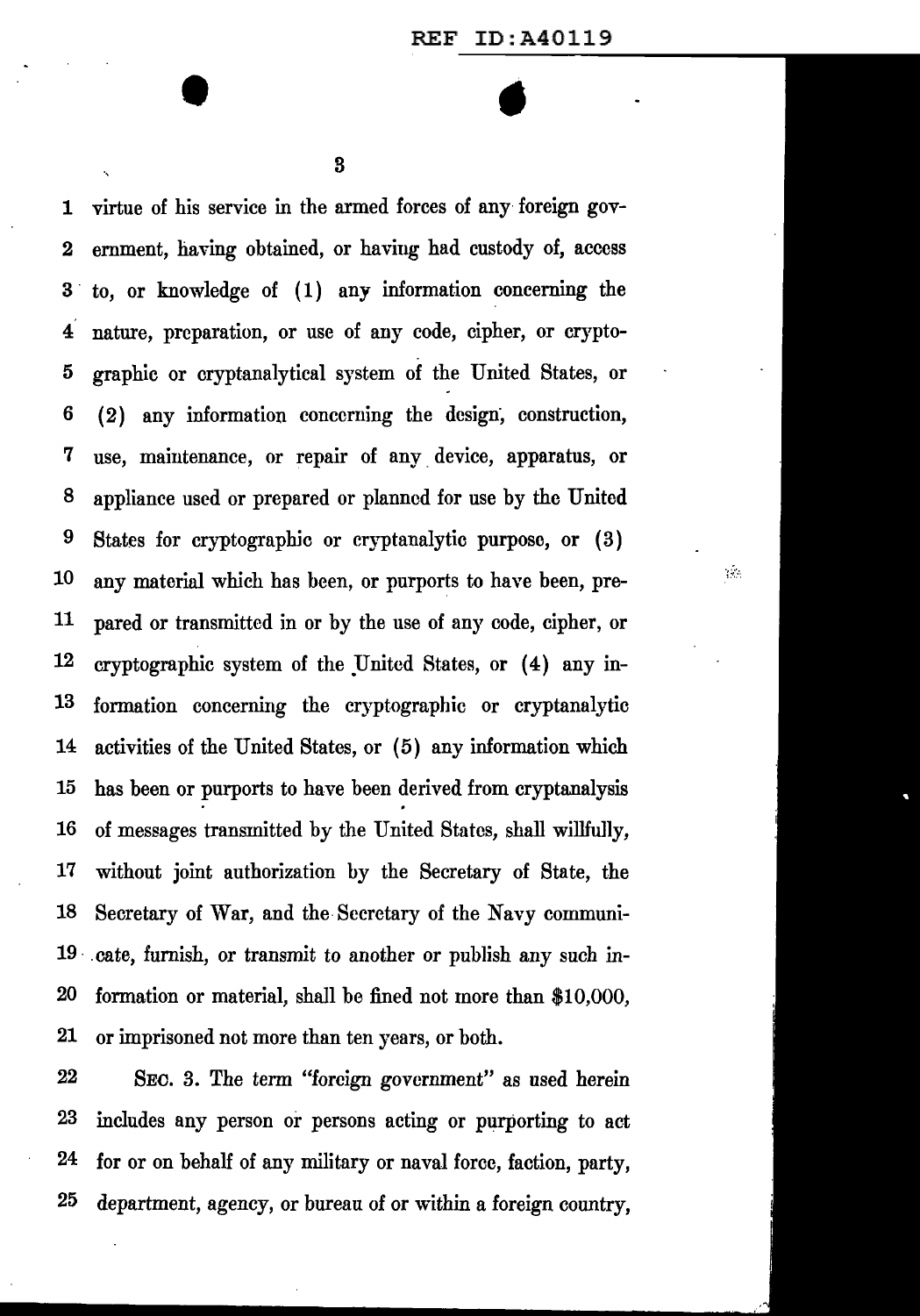$\mathbf{e}_{\mathbf{e}}$  –  $\mathbf{e}_{\mathbf{e}}$  –  $\mathbf{e}_{\mathbf{e}}$  –  $\mathbf{e}_{\mathbf{e}}$ 

1 or for or on behalf of any government or any person or 2 persons purporting to act as a government within a foreign 3 country, whether or not such government is recognized by 4 the United States.

5 SEC. 4. (a) The terms "code", "cipher", and "cryp-6 tographic"· as used herein include any secret writing, decep-7 tion; mechanical or electrical device, or other method used 8 for the purpose of disguising or concealing the meaning of 9 any communication.

10 (b) The term "cryptanalytic" as used herein includes 11 all methods of interception and all methods of obtaining 12 information of the contents of cryptographic communication.

13 SEC. 5. Nothing in this Act shall prohibit the furnishing, 14 upon lawful demand, of information to any regularly con-15 stituted committee of the Senate or House of Representatives 16 of the United States of America.

Passed the Senate June 21, 1945.

Attest: LESLIE L. BIFFLE, *Secretary.*